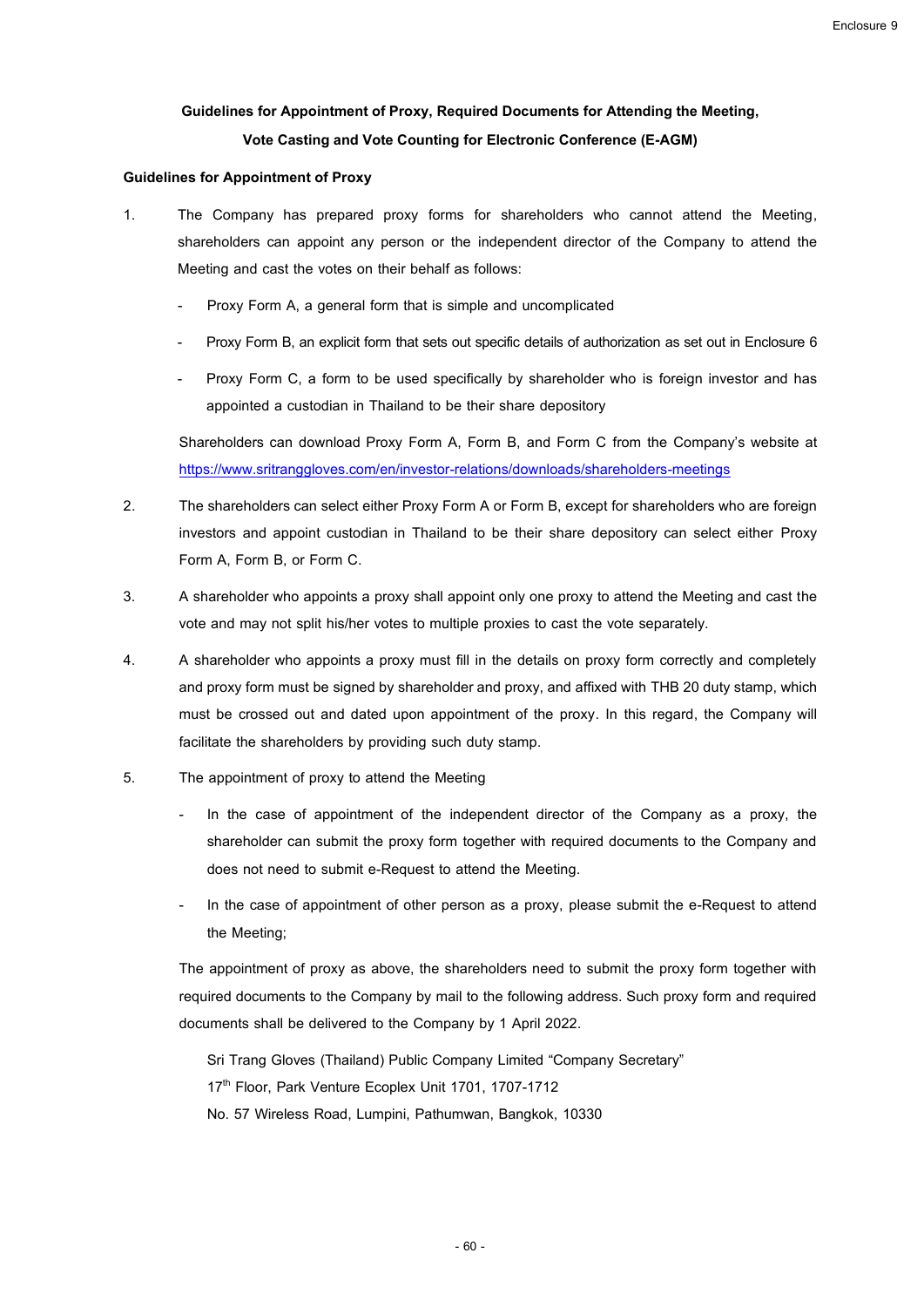### **Required Documents for Attending the Electronic Conferencing(E-AGM)**

#### **1. Natural person:**

- 1.1 Attendance in person: a valid official document issued by government authorities wherein a photograph is shown, e.g. ID card, driving license, or passport. In the case where there has been a change of name and last name, the evidence showing such change must be presented.
- 1.2 Attendance by Proxy:
	- (a) A completed one of proxy form signed by the grantor and the proxy, with THB 20 duty stamp affixed;
	- (b) A copy of an official document issued by government authorities of the shareholder as described in 1.1, certified by the shareholder; and
	- (c) An official document issued by government authority of the proxy as described in 1.1

# **2. Juristic person:**

- 2.1 Attendance in person by an authorized representative:
	- (a) An official document issued by government authorities of the authorized representative as described in 1.1; and
	- (b) A copy of the shareholder's affidavit issued by the governmental authority not more than 6 months prior to the date of the Meeting, certified by authorized representative and with the seal (if any) affixed, and showing that the authorized representative has the authority to act on behalf of the juristic person shareholder.

# 2.2 Attendance by proxy:

- (a) A completed one of proxy form signed by the authorized representative of the juristic person shareholder and the proxy, with THB 20 duty stamp and the seal (if any) affixed;
- (b) A copy of the shareholder's affidavit issued by the governmental authority not more than 6 months prior to the date of the Meeting, certified by authorized representative and with the seal (if any) affixed and a power of attorney (if any) and showing that person who signs the Proxy Form has the authority to act on behalf of the juristic person shareholder.
- (c) A copy of an official document issued by government authorities of the authorized representative as descripted in 1.1, certified by said authorized representative; and
- (d) An original of proxy's official document (s) issued by the government authorities as described in 1.1

# **3. Foreign shareholder or a juristic person incorporated under a foreign law:**

Items No. 1 and 2 above shall be applied to a foreign shareholder or a shareholder which is a juristic person incorporated under a foreign law as the case may be under the following conditions:

(a) The affidavit or certificate of incorporation of such juristic person issued by the governmental authority of the country where such juristic person is located and certified by the notary public or the governmental authority issued no more than 1 year prior to the date of this Meeting. Such